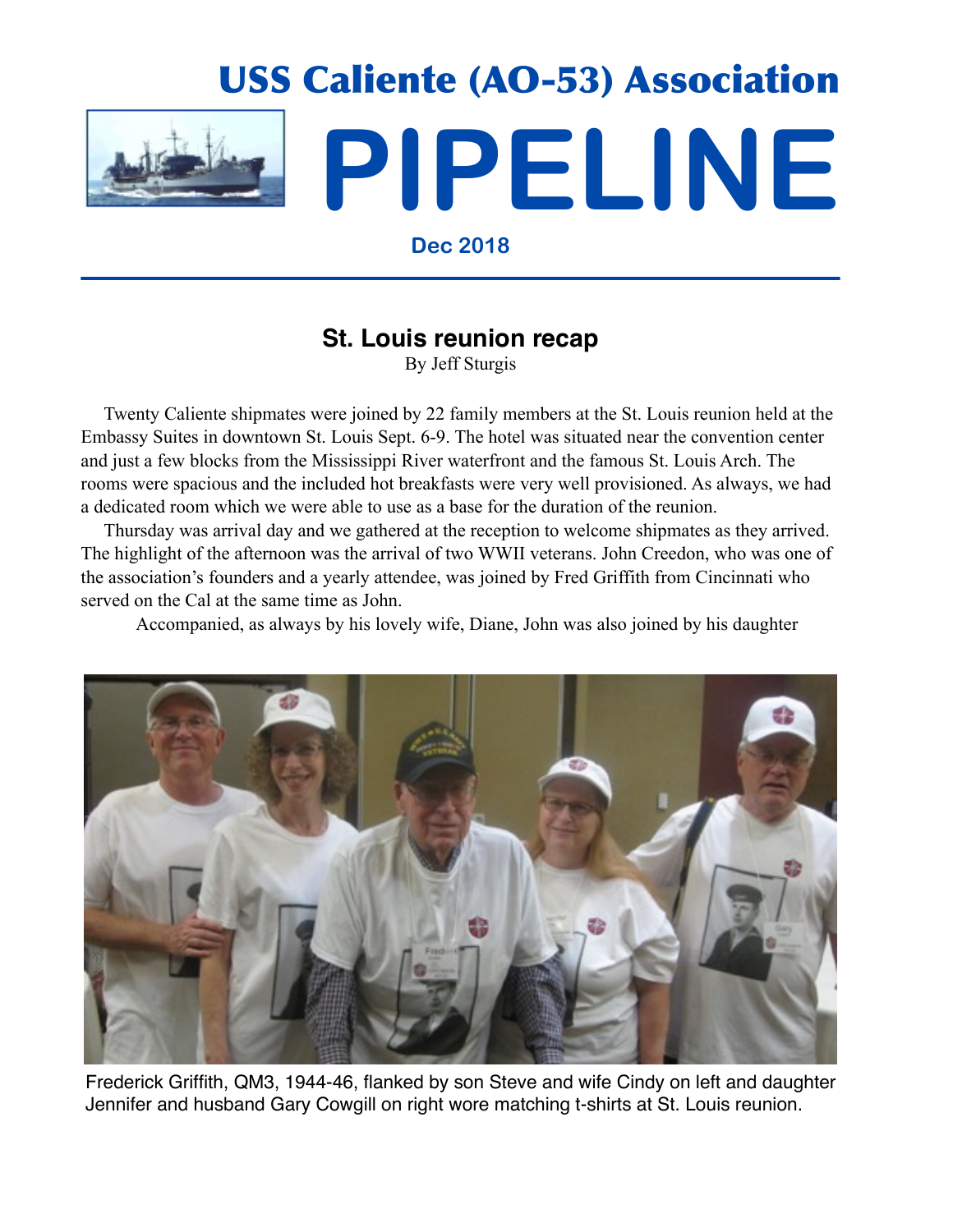Juliette Kuernland. Fred was joined by his son, Steve and his wife Cindy, and his daughter Jennifer Cowgill and her husband, Gary. The five members of the Griffith family made a dramatic entrance as they all had white and red Caliente caps and matching white shirts imprinted with Fred's picture as a young sailor.

 Friday brought our bus tour of some of the historical places in the St. Louis area. We started out by visiting the Jefferson Barracks Military Post and Park which is south of St. Louis on the Mississippi River. The barracks served as a military installation from 1826-1946 and, in addition to becoming a park with various attractions, it still hosts the Army Air and National Guard as well as serving as a VA center. It also has a vast military cemetery where veterans may still choose to be buried. We spent a fascinating time visiting the Civil War Museum at the barracks. The museum had an interesting perspective because, as a border state, Missouri was split between rebel and yankee supporters.

 We then traveled north of St. Louis to St. Charles which is on the Missouri River and was the starting point of the Lewis and Clark Expedition. We had lunch in the restored old section of the city before visiting the Lewis and Clark Boathouse Museum which had a replica of the riverboat in which they started their journey as well as exhibits and artifacts from their storied trek.

 Our next destination was Forest Park where the St. Louis Zoo, History Museum, Science Center, Art Museum and Muny (theater) are all located in a pastoral setting of ponds, trees and fields. Being short on time, we were not able to stop at any one place, but the bus wended its way

through the beautiful landscape as these sights were pointed out to us by our guide.

 The last stop late in the afternoon was the beautiful St. Louis Cathedral. It's beauty and majesty was stunning, and it was a fitting ending to a whirlwind tour.

 Saturday brought our annual business meeting after breakfast. The men who make the

backbone of the association



were thanked for their untiring efforts on our behalf. Pat

Hurton is the treasurer and his stewardship of our funds is indispensable. He also plans the tours that are the highlights of our Fridays at the reunions. Karl Seitz was recognized for his editorship of the Pipeline, one of the finest veterans newsletter in existence. Also recognized were the members of the executive committee, Mike Copeland, Dave Ludemann, Greg Perett, Tom Rawlinson, Steve Selzer and Jeff Sturgis. This is the group that helps plan the reunions and searches out members to encourage attendance.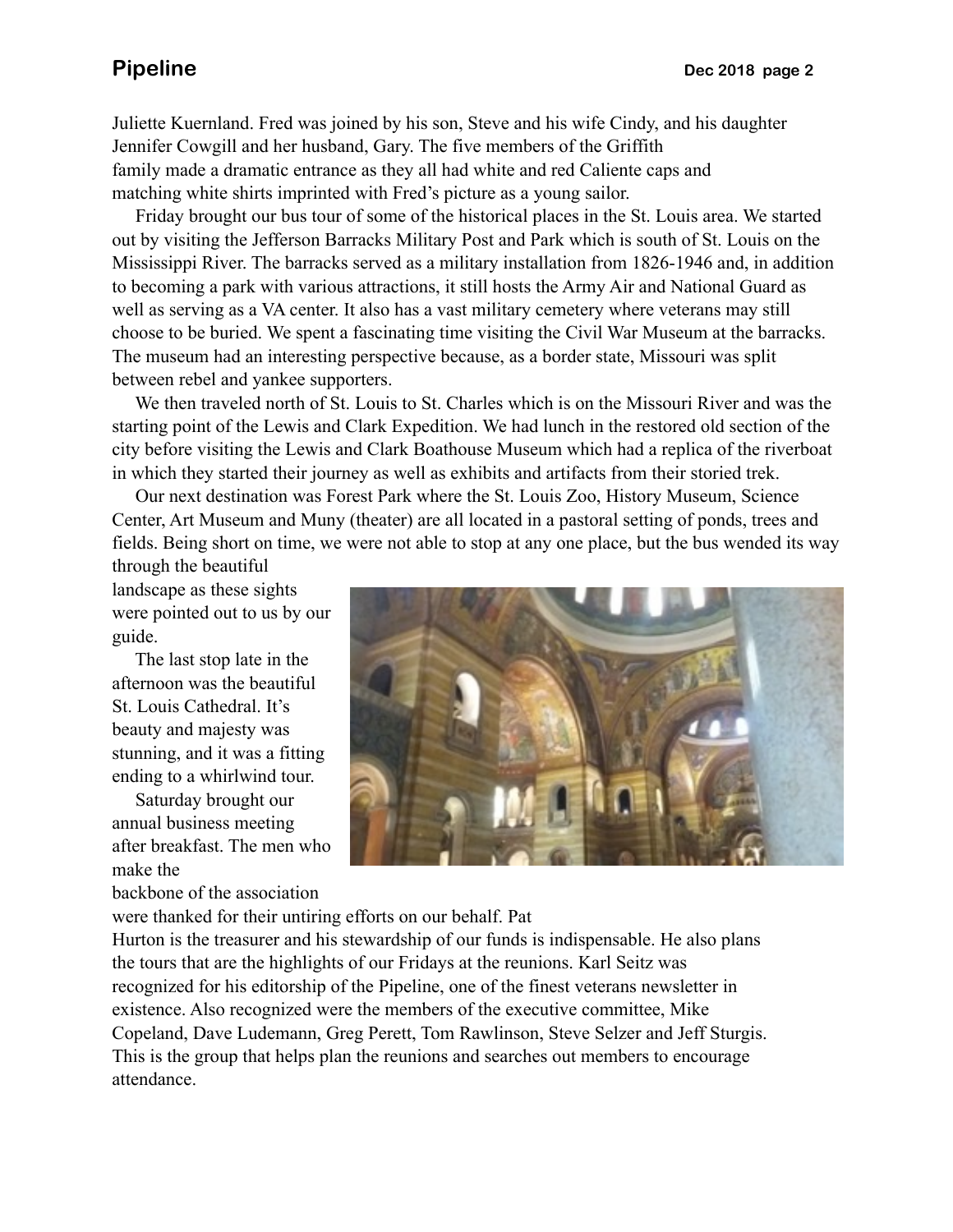After a short discussion, Savannah, GA, was chosen as our next reunion site for 2019. Everyone showed up at the meeting with beautiful blue Caliente t-shirts generously provided by John and Diane Creedon. These were shirts based on a shirt that John had worn to the Caliente Boston reunion with a gold impression of the ship on the front and a narrative history of the Cal's service during her 30 years in service. We all gathered for a group picture wearing these great momentos of our reunion.

 The culmination of the reunion, as always, was the banquet on Saturday evening. The moving Two Bell Ceremony which honors those who died over the previous year preceded the buffet meal. During and after the meal a trio from the Matt McCallie orchestra entertained us with jazz and popular tunes. The JGs, consisting of Jeff Sturgis and Greg Perret performed as usual with their renditions of Kingston Trio favorites, "Mark Twain" and "The Sloop John B" and ending with Greg's composition "The Caliente Chantey." As our two WWII veterans left, the Caliente sailors formed two lines and saluted as John Creedon and Fred Griffith were "piped" ashore. For those who stayed, the music continued with a singalong as the McCallie trio entertained requests of songs of our era. It was a great way to end a memorable evening.

 Sunday brought the usual farewell breakfast as members left to catch their flights back home. There was a universal opinion that a great time was had by all and that we should keep these reunions going as long as we can. So, plans are being made for Savannah next fall. Keep checking the Pipeline for the details.



USS Caliente Association Chairman: Jeff Sturgis Executive Committee: Mike Copeland, Dave Ludemann, Greg Perett ,Tom Rawlinson and Steve Selzer Treasurer: Pat Hurton Pipeline Editor: Karl Seitz



 The Pipeline is the official quarterly newsletter of the USS Caliente Association. It is a place to share your memories and pictures. Please send them via e-mail to seitzao53@gmail.com or by regular mail to Karl Seitz, 1212 30th St. South, Birmingham, AL 35205-1910.

 Association dues are \$10 per year due Jan. 1, payable by Jan. 15. Checks should be made out to The USS Caliente Association and mailed to treasurer Pat Hurton, 156 Greenfield Drive, Chico, CA 95973-0185.

 Chairman Jeff Sturgis can be reached via email at jeffreysturgis54@gmail.com or by mail at 84 Old Woodman Hill Rd, Minot, ME 04258

Masthead picture of USS Caliente (AO-53) used with permission of Dan Davis.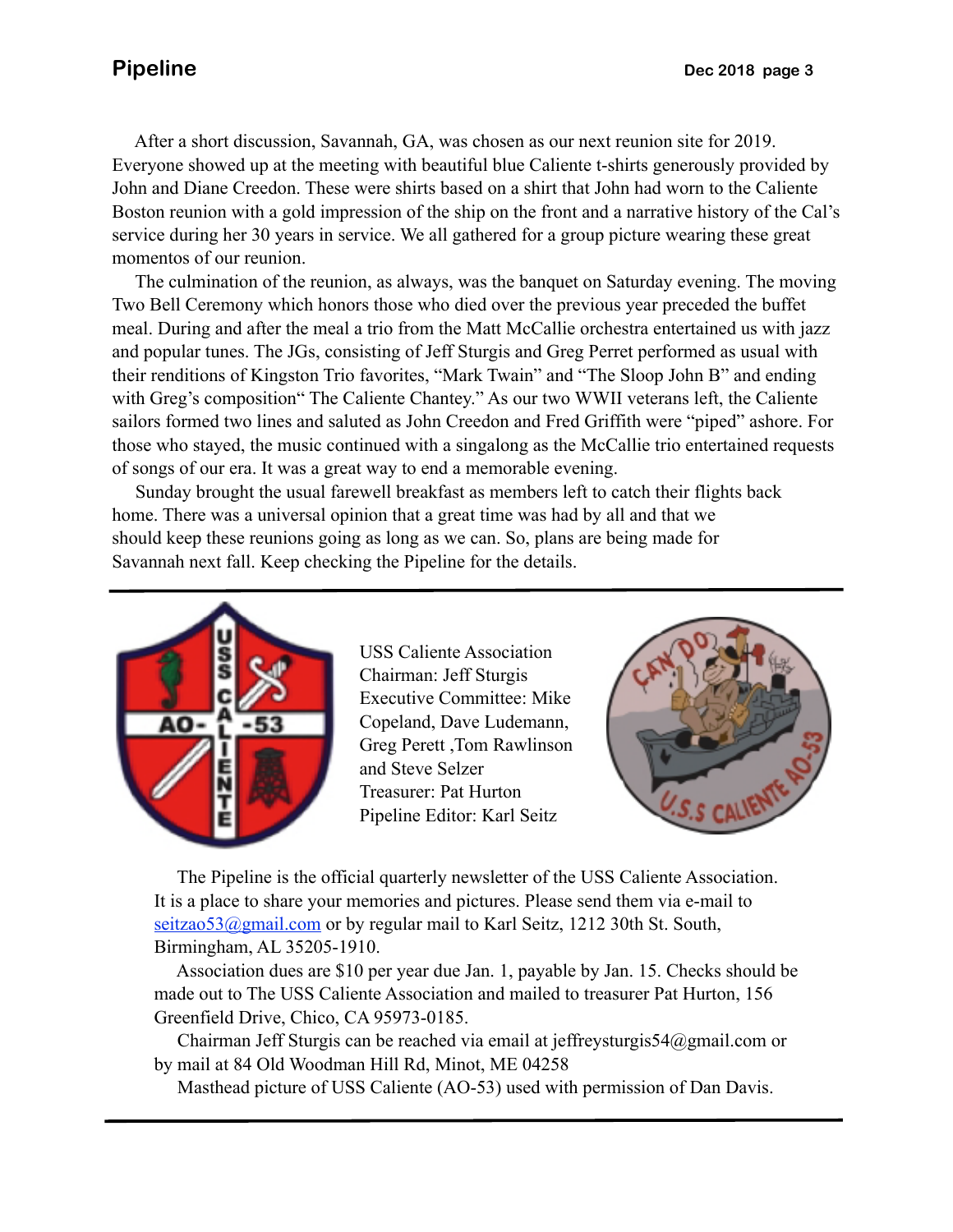### **Savannah Reunion Preview**

by Jeff Sturgis

 Making arrangements for our Savannah reunion has been challenge. As a coastal, southern city, Savannah is popular tourist destination, and its climate affects the tourist trade and, therefore, the hotel prices. For most of the year, hotel room prices in the downtown historic district are in the \$180 range and on up. Even in "offseason" windows, the weekend room prices remain high. The best prices seem to occur in the last few weeks of September and for about two weeks in January and only on Sunday-Thursday evening stays.

 Therefore, In order to help make things affordable for our members, we have contracted with the Fairfield Inn and Suites-Savannah Downtown at an affordable rate for the nights of Monday-Wednesday, Sept. 23-25, 2019, for our next reunion. This changes our format from the usual Thursday-Sunday format. In addition to helping us afford a downtown site within walking distance of many attractions, this change allows our members to avoid the more expensive weekend flying days which should help them to save on their airfares.

We have negotiated a room rate of \$134, plus taxes, a night for a double queen or single king bed room. These rates will also be good for the Sunday night before and the Thursday night after our reunion. The room rate includes a free hot breakfast as it did in St. Louis. This enables us to keep our registration price the same as last year because the association doesn't have to pay separately for breakfast.

 Most of the other arrangements are similar to those we had in St. Louis. We will have a dedicated room for our meetings and the banquet will be a buffet. The food and beverage minimum that we have to guarantee to the hotel is easily attainable, so that our total costs will be similar to last year and well within our budget. Valet parking will also be available for \$25 a day for those who drive or rent a car. The cutoff date for reservations will be Aug. 23, 2019. Located at 35 Martin Luther King Jr. Boulevard in Savannah, the hotel's website is [https://](https://www.marriott.com/hotels/travel/savfd-fairfield-inn-and-suitessavannah-) [www.marriott.com/hotels/travel/savfd-fairfield-inn-and-suitessavannah-d](https://www.marriott.com/hotels/travel/savfd-fairfield-inn-and-suitessavannah-)owntown-historicdistrict/. You are encouraged to check it out.

 There are a few details that are yet to be finished. Pat Hurton will be working on a tour for the Tuesday of our stay and I will be working on the Wednesday banquet details and entertainment. In addition, we will have a dedicated reservation portal for the hotel, which we will publicize as soon as it is available. Please check the next edition of the Pipeline for these details.

### Editor's message

 At this writing, the Blue Water Navy Vietnam Veterans Act of 2018, which was reported on in the September Pipeline, remains stalled in the Senate Veterans Affair Committee with uncertain prospects.

# facebook signal point

A reminder if you are on Facebook, the association has a Facebook group for former crew members of the USS Caliente (AO-53) and their families.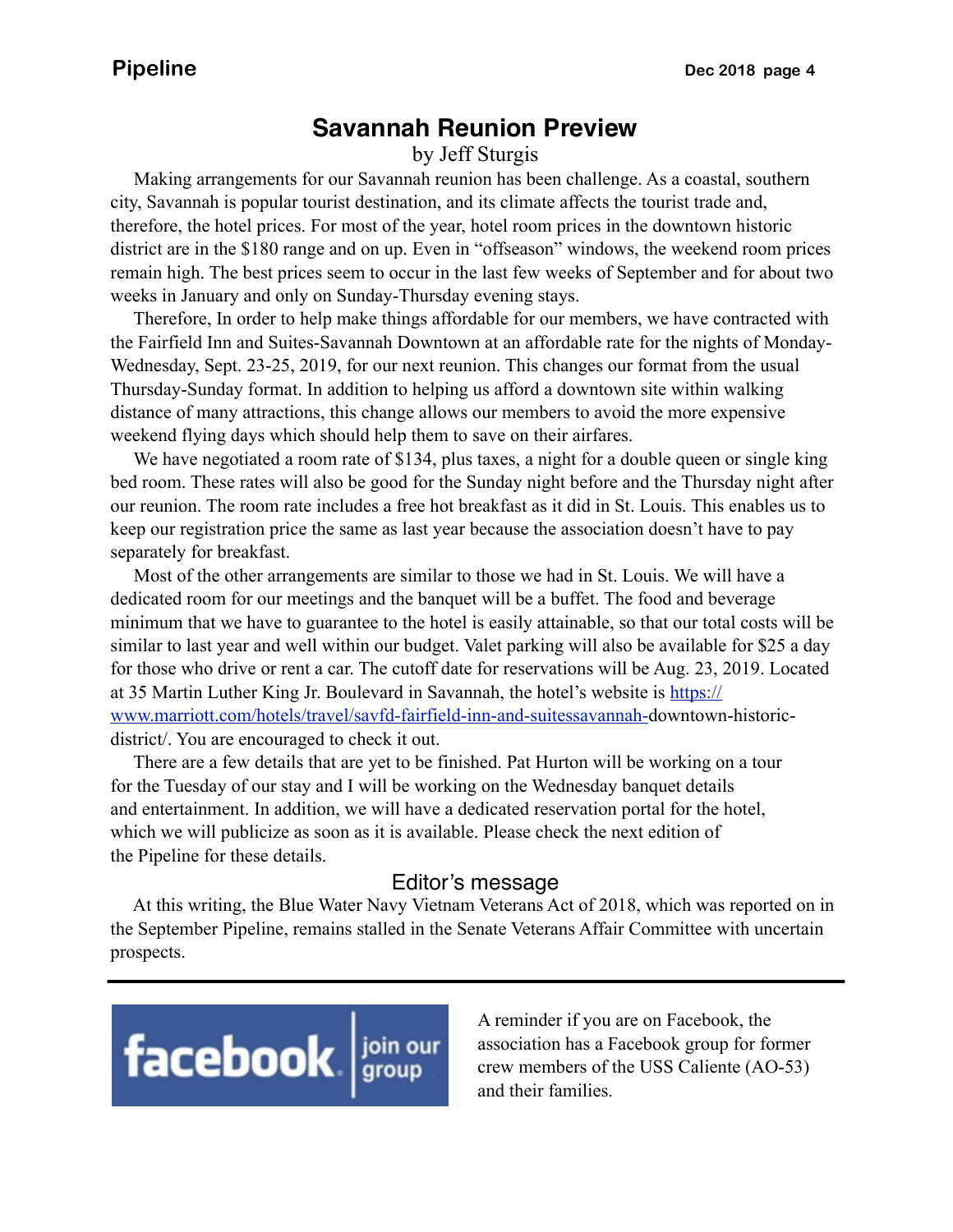### **Taps**

 Ann E. Murphy, 95, of Whiting, NJ, died 11 Oct 2018 at Monmouth Medical Center, Southern Campus in Lakewood, NJ. She was the widow of Francis X. Murphy, who served on the Caliente from 1943 to 1945 as a GM2.

 Ann held a variety of jobs over the years before being hired by the Elizabeth, NJ, Board of Education for clerical positions starting in 1968. She became a special education teacher in 1978 when she received a Bachelor of Academics Degree as Teacher of Handicapped Children, a certificate of Elementary School Education and a certificate of Language to the Deaf and Hard of Hearing from Kean College. She retired in 1989, but continued as a substitute teacher in Elizabeth.

 Ann was active in a large number of education, church and social organizations, the latter often associated with her Irish heritage. She took great pleasure in singing, was an avid reader and crossword puzzle aficionado.



 Ann was predeceased by her husband of 53 years. Francis, in 1999, son Vincent dePaul Murphy, parents Thomas and Margaret Flynn, siblings Mary Fischbach, Gertrude Stefanik, Rose Swain, Margaret Szotak, Geraldine Gluck, Richard Flynn, Thomas Flynn, Dolores Mitricska, Dennis Flynn, Frances Dickson and Edward Flynn.

 She is survived by sons Francis X. Murphy II and Timothy S. Murphy; daughters Mary Ann Murphy, Margaret M. Misdowm, Roberta M. Murphy, Kathleen M. Mendes, Brigid M. Sisk, Sheila M. Soares, Elizabeth R. Habit and Madeline M. Kelly; sister Catherine Huffenus, 29 gradnchildren and 29 great-grandchildren.

### **Memories of Ann**

By Pat Hurton, SK2, 1964-66

 I was very saddened to hear of the passing of the wife of one of the original members of the USS Caliente Association. Ann E. Murphy was the wife of Francis X. Murphy who served on the Cal as a GM2 from 1943 to 1945. Ann and Francis attended all the Cal reunions from 1989 until his passing in 1999.

 I'll never forget Ann's presence at the reunion held in New York shortly after the passing of her husband. The banquet was held at the top of the World Trade Center and there was a piano in the banquet room. After dinner Ann, supported by John Creedon, Joe Benziger and Bob Legacy gathered around the piano and sang songs in memory of Francis. The singing continued well into the night and a great time was had by all.

 Ann attended many, many reunions after Francis' passing some with family members and always entertained us. Her bright and cheerful personality and calm demeanor were always present and will never be forgotten.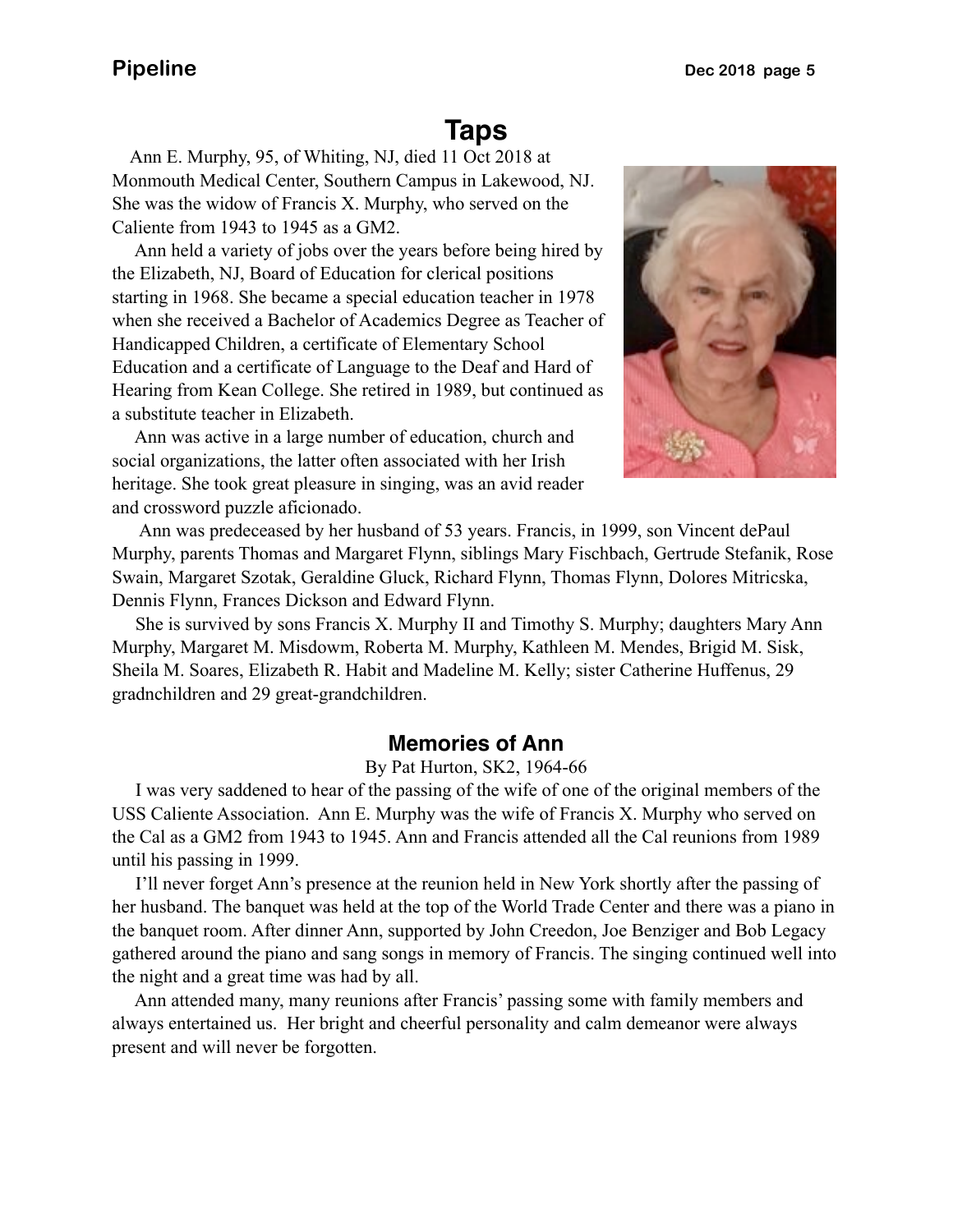### **A reunion surprize**

By Chris Schuster, BM2, 1966-70 Attending my first Caliente reunion I was looking forward to seeing someone I hadn't seen since I left the ship in 1970. He was one I could always depend on and a great guy in my devision, Chris Mueller. I was very happy to see him and be able to spend some time with him and meet his wife Barbara. Sad to say for a number of reasons this most likely will be the last and only



reunion I will be able to attend and it was great. I very much enjoyed being able to attend.

 This article is not about me but I will give you a small amount of my history. I was assigned to the Caliente directly out of boot camp in 1966 until my discharge in 1970. I was on the Cal. for three tours and could tell you quite a number of experiences during that time but will not bore you with those.

 After making rate I was assigned second division leading petty officer and master at arms. That came to quite a surprise to me just before sewing on second class at the end of my second tour. This came with a great deal of responsibility but I did have for the most part a very good



crew and one of the best was Chris Mueller.

 Upon being discharged in 1970 while the ship was in New Zealand, I had given Chris a number of items and one was an engraved belt buckle. I was very surprised and almost shocked that he still had some of the items I had given him for all these years. At the reunion he gave the engraved belt buckle back to me.

 Thanks to Chris I will keep this along with some of the items I still have from my Navy years.

Pat Hurton, Chris Schuster, Mike Swartz and Chris Mueller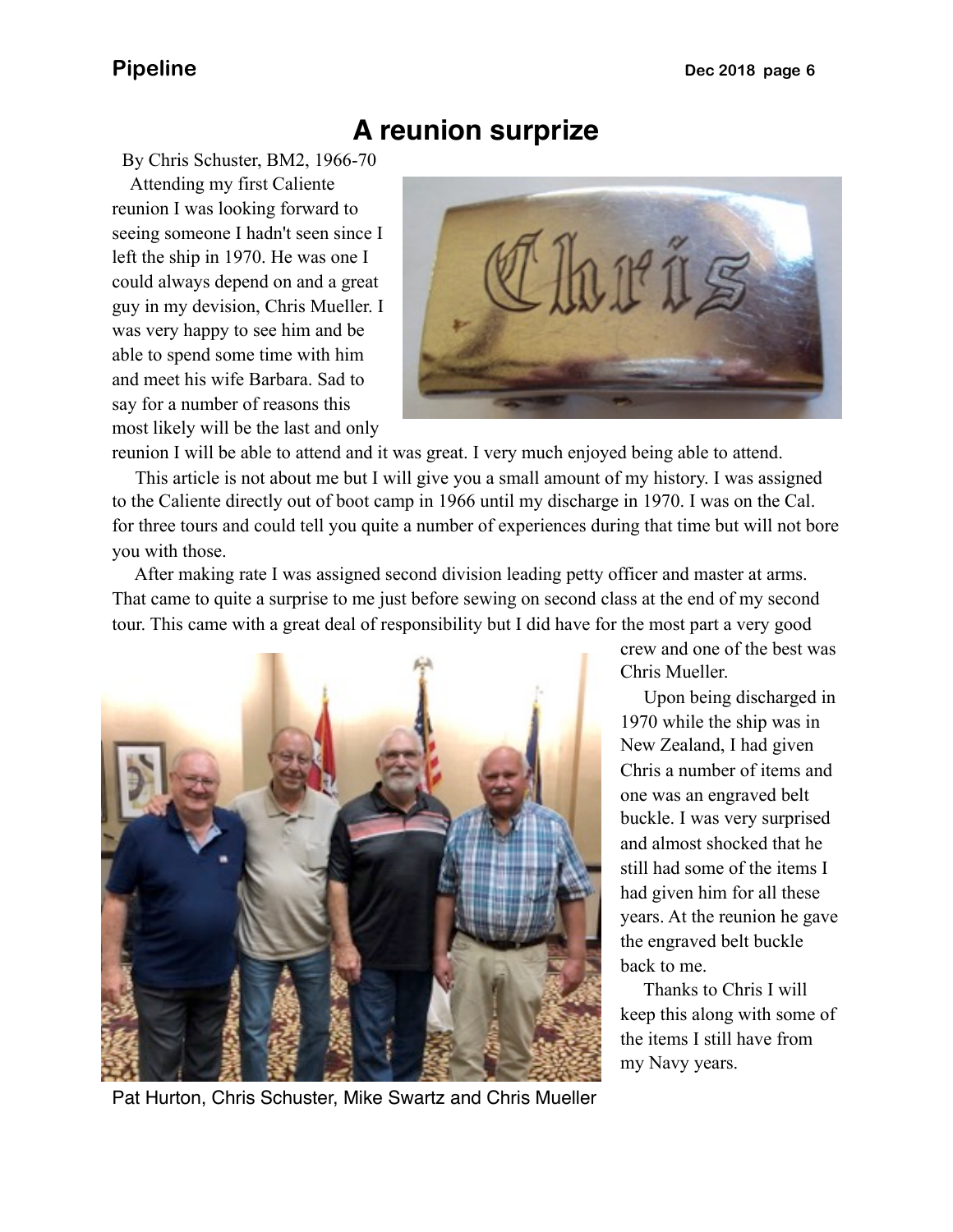

**On the trail of Lewis and Clark**

Reunion attendees look over exhibits at the Lewis and Clark Boathouse Museum.





Left: Charleen Hurton with son Patrick and daughter-in-law D'Lorah at Gateway Arch. Above: Dan and Marie Martinez inside the Embassy Suites in downtown St. Louis.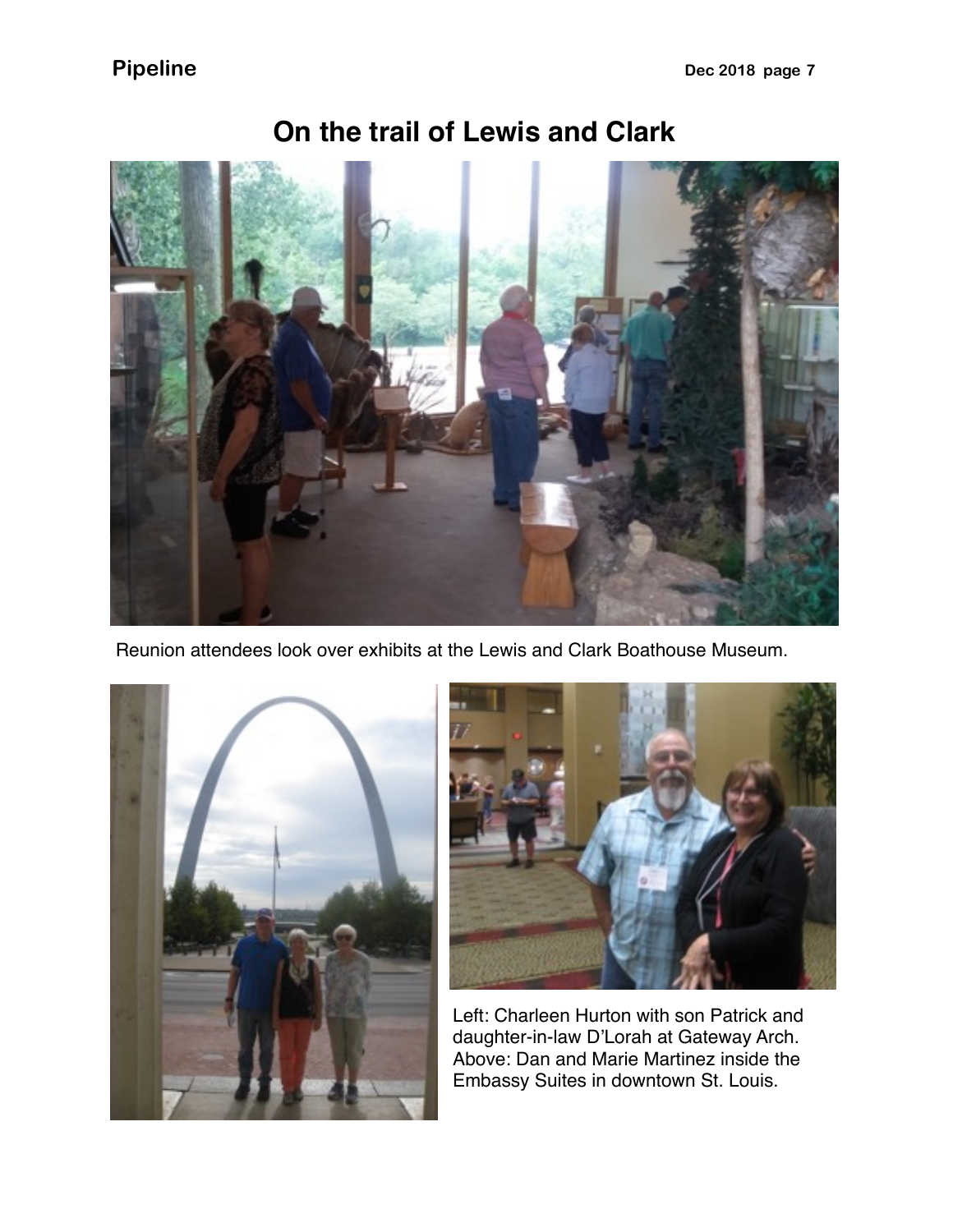

Ed Fordyce, Tom Kroes and father-in-law Bob French



John and Zelda Coleman



Marie and Gene Fujimoto



Mickael Atta Korang and Juliette Creedon Kuernland

 Photographs in this issue were provided by Pat Hurton, Chris Mueller, Jeanne Rawlinson and Karl Seitz with assistance by Mickael Atta Korang.

### **Attendees**

John and Zelda Coleman, MMFN, 1960-64, Jena, LA Mike Copeland, SK3, 1971-73, Muncie, IL John and Diane Creedon, QM1, 1943-45, Larchmont, NY, with daughter Juliette Kuernland and aide Mickael Atta Korang Ed Fordyce, PN3, 1960-62, Mount Vernon, IA Bob French, RM3, 1956-59, Nicholasville, KY with son-in-law Tom Kroes Gene and Marie Fujimoto, LTJG, 1971-73, Middletown, RI Fred Griffith, QM3, 1944-46, Cincinnati, OH, with children and spouses Steve and Cindy Griffith and Jennifer and Gary Cowgill Pat and Charleen Hurton, SK2, 1964-1966, Chico, CA with son and daughter-in-law Patrick and D'Lorah Hurton Dan and Beth Keller, SN, 1971-73, Gladstone, MO Dave and Martha Ludeman, SK3, 1969-73, Millington, TN Dan and Marie Martinez, SN, 1970-72, San Leandro, CA Chris and Barbara Mueller, BM2, 1968-72, Redondo Beach, CA Jim and June Niquette, BM3, 1950-54, Port Ludlow, WA Greg Perett, LTJG, 1969-72, Arlington, VA Tom and Jean Rawlinson, CS3, 1971-73, Indianapolis, IN. with sister and brother-in-law Mary and Wes, Gintner Chris Schuster, BM2, 1966-70, Yates Center, KS Michael Schwartz, BM3, 1967-69 Boeme, TX Karl and Pat Seitz, PN2, 1961-64, Birmingham, AL Steve and Linda Selzer, CS3, 1971-73, Edinburgh, IN Jeff and Susan Sturgis, LTJG, 1970-72, Minot, ME Larry and Nan Wallace, PC3, 1969-71, Moweaque, IL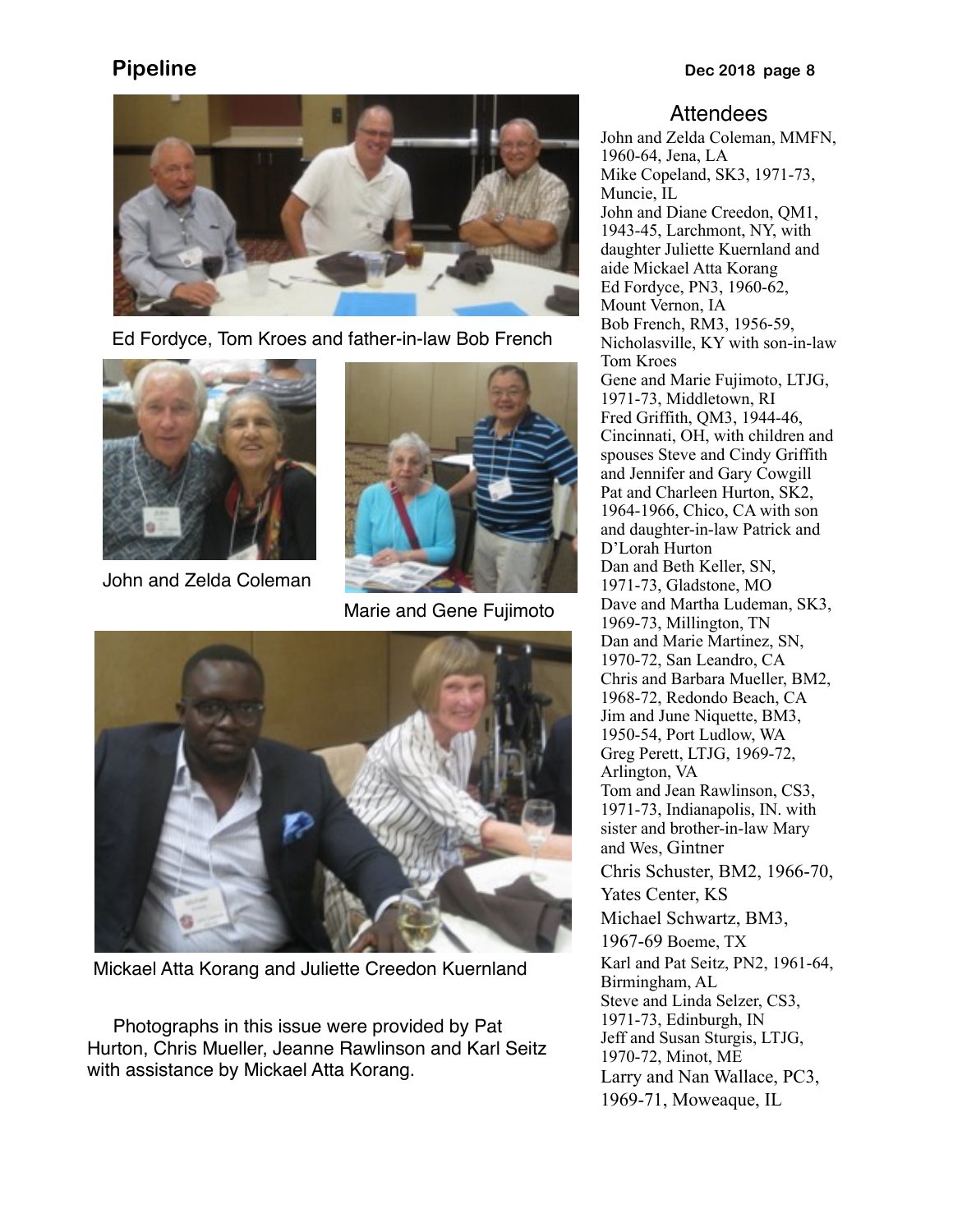

Linda Selzer, Beth Keller and June and Jim Niquette.





Jean Rawlinson and Mary Gintner.

John Creedon and Fred Griffith.



Bob French, Marie Fujimonto and Pat Seitz.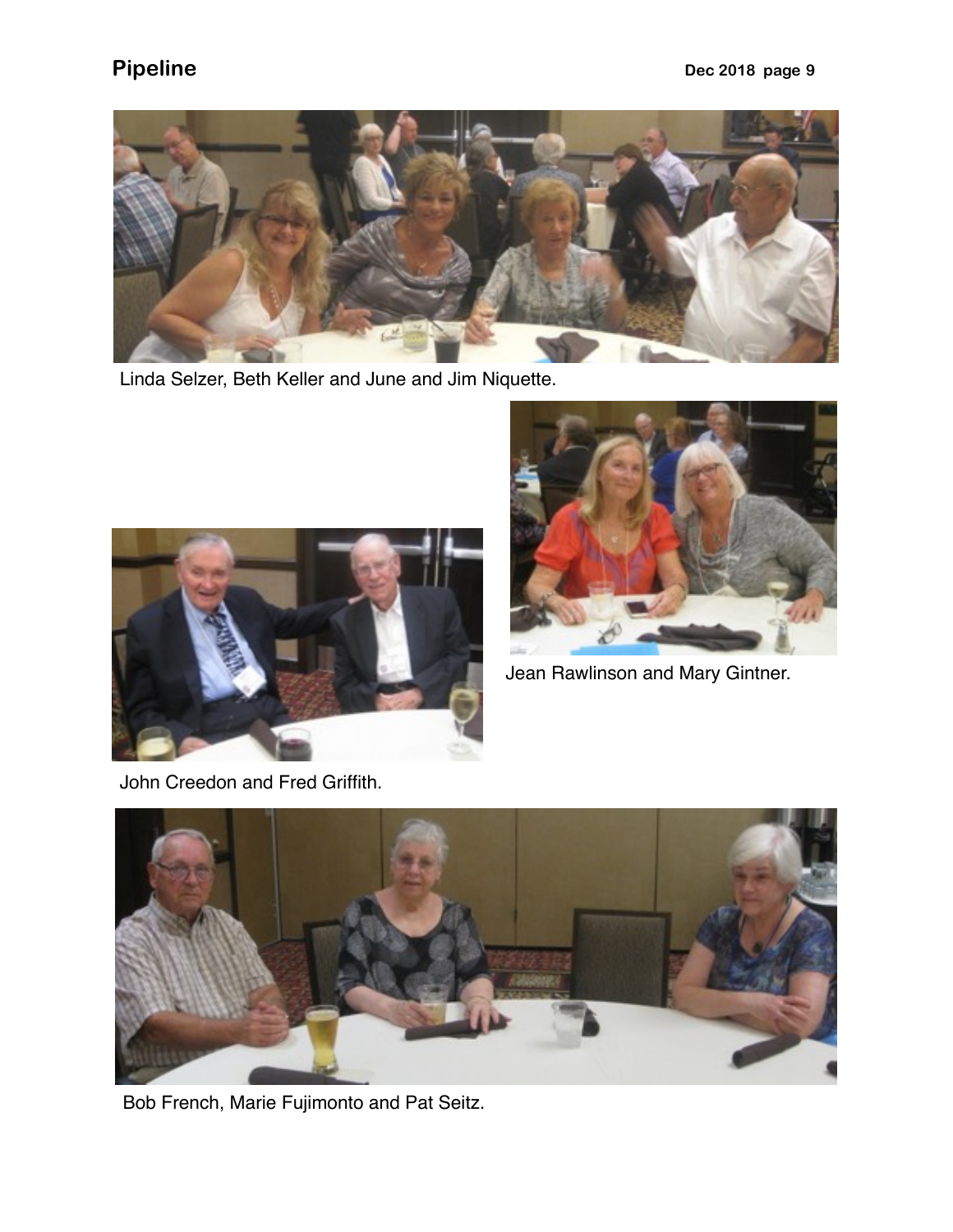

The JGs, Jeff Sturgis and Greg Perett, perform at Saturday banquet.



Above: Nan and Larry Wallace and Tom Rawlinson.

Right: World War II veterans John Creedon and Fred Griffith depart banquet.

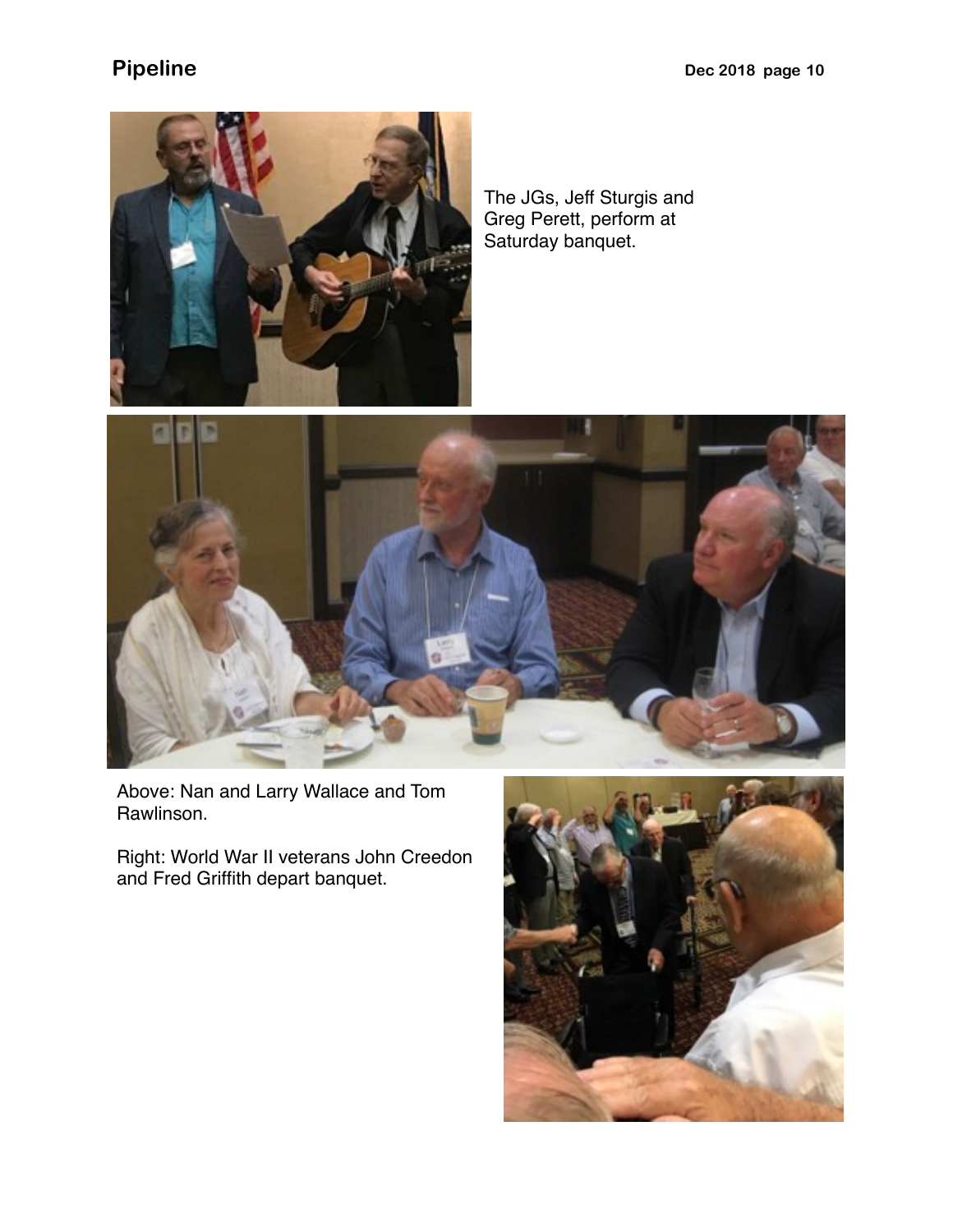

# **Attending crew members 1943-1973**



# **... and their wives and daughters**